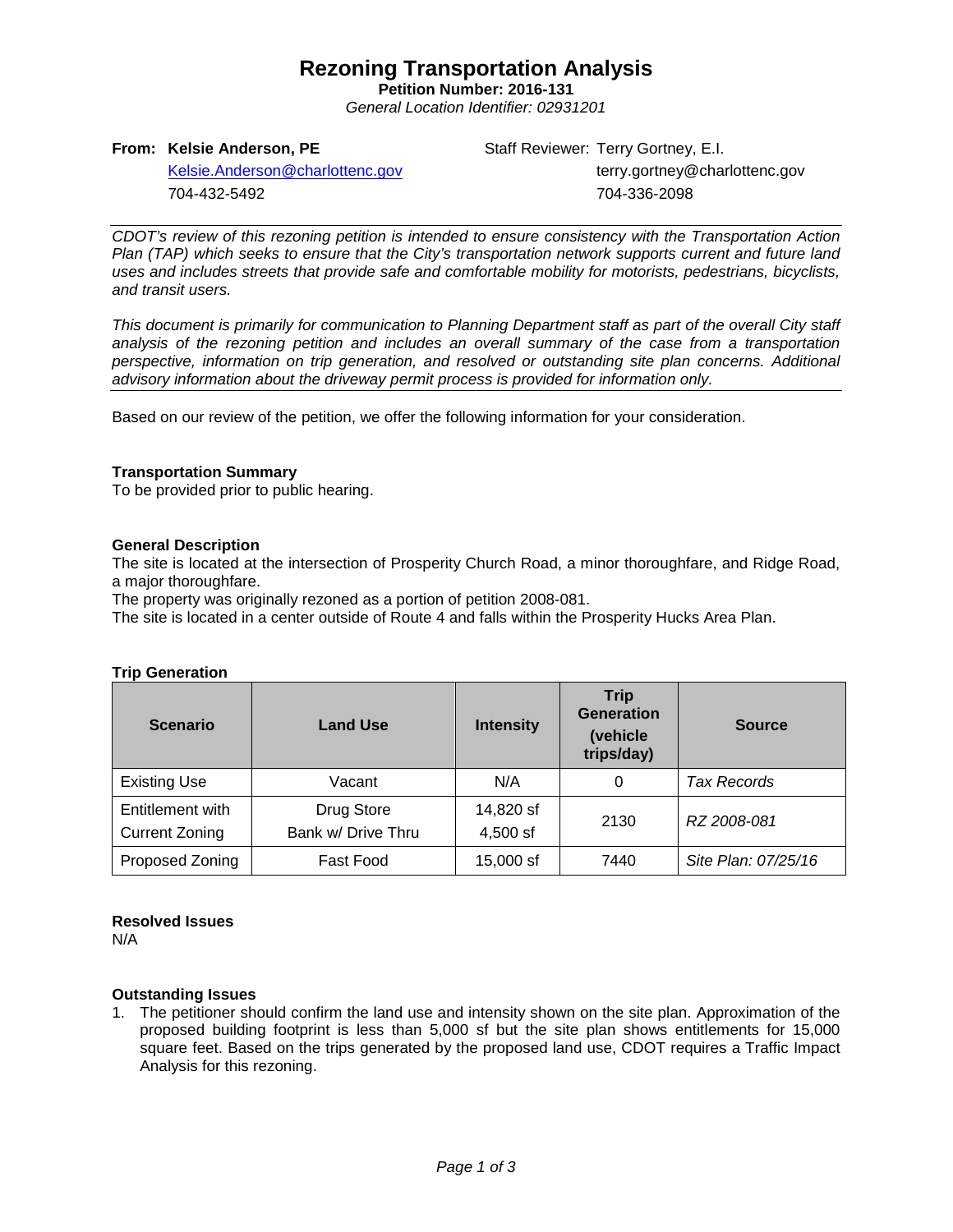## **Rezoning Transportation Analysis**

**Petition Number: 2016-131** *General Location Identifier: 02931201*

2. The petitioner should submit a Transportation Technical Memorandum (TTM) to describe the anticipated internal vehicle stacking patterns - to confirm that there is no spill out on to the public streets – and to describe the internal pedestrian path connections to the public sidewalk. The current site plan configuration seems to require the driver to perform a U-turn maneuver.



- 3. The proposed site is located in the center of the Prosperity Hucks Activity Center. The current site plan maintains Old Ridge Road in its existing alignment and form which does not conform exactly to the area plan street alignment or the adjacent approved rezoning (2008-081). Maintaining Old Ridge Road in its current form for this petition can be considered if the petitioner revises the site plan as follows to develop the street connections as envisioned in the Prosperity Hucks Area Plan:
	- a. Add a RI/RO on Ridge Road in a location generally conforming to the previous rezoning 2008- 081.
	- b. Add a note and label that identifies the proposed driveway on Old Ridge Road as temporary use that will be abandoned upon request. CDOT recommends the petitioner consider the placement of this temporary driveway for interconnectivity with approved plan 2008-081.
	- c. Add a note that the petitioner agrees to abandonment of existing Old Ridge Road through future development.
	- d. Add a note agreeing to forego their rights to their half of the current Old Ridge Road right of way once abandonment is requested.
- 4. The petitioner should revise the site plan to remove the driveway on Prosperity Church Road. CDOT does not support this driveway offset that would create conflicting lefts on Prosperity Church Road at existing site access across the street.
- 5. The petitioner should revise the site plan to include a 150' southbound left turn lane on Prosperity Church Road serving Old Ridge Road.
- 6. The petitioner should revise the site plan to show the proposed back of curb at 55' from the opposite back of curb of Prosperity Church Road set by approved rezoning number 2015-094.
- 7. The petitioner should revise the site plan to show the proposed back of curb at 70' from opposite back of curb on Ridge Road to match the curbline set across the intersection of Ridge Road.
- 8. The petitioner should revise the site plan to show mill and restripe Prosperity Church Road and Ridge Road along their property front for the full width of the roadway. CDOT would like to coordinate the striping pattern prior to the next submittal after analysis of the TIS or a meeting with CDOT.